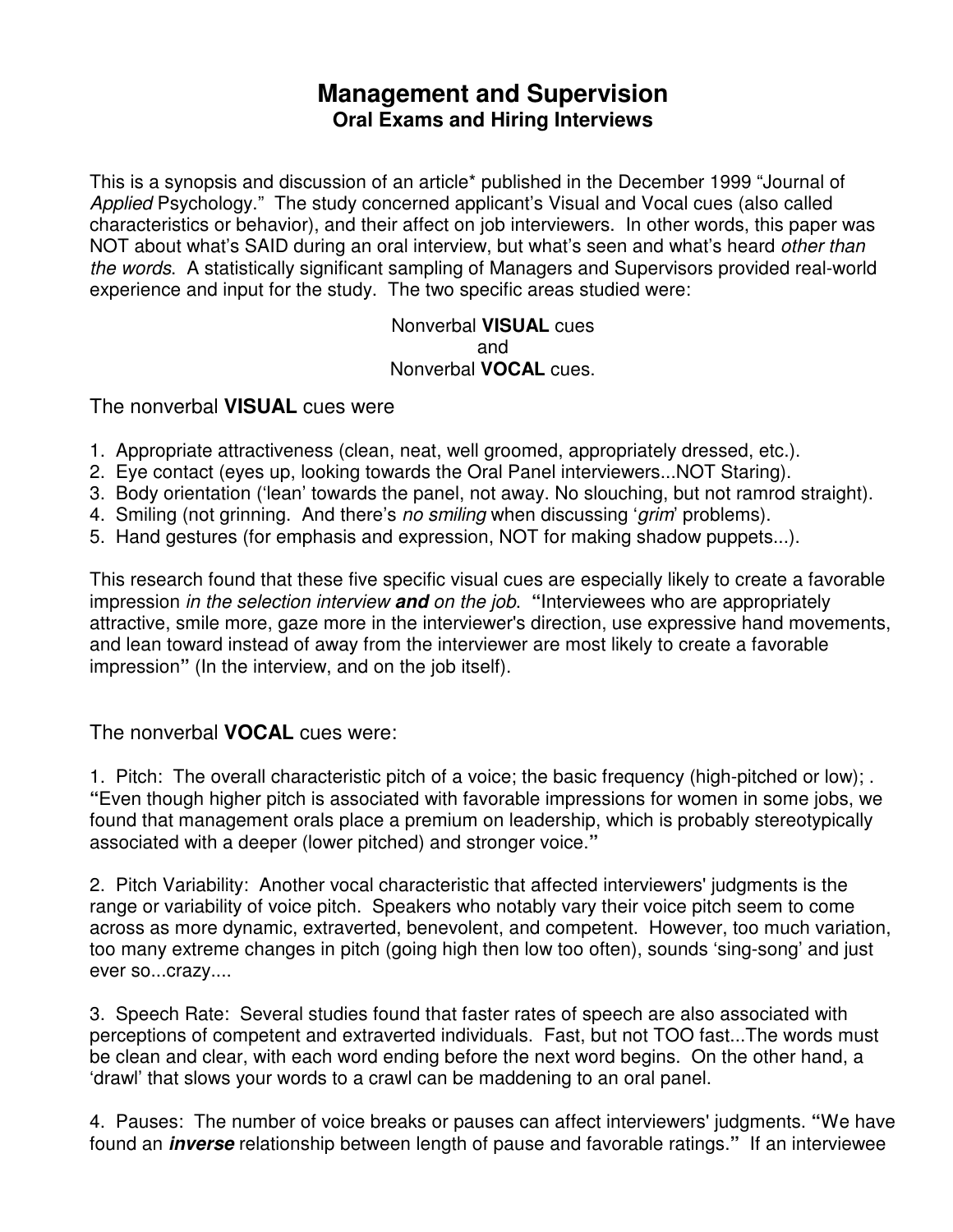consistently **pauses** (stops talking completely) between thoughts, between sentences, **between words**, it can express a lack of competence, confidence, conviction, or memory.

5. Amplitude variability: This represents short-term instability in the loudness of a voice. **"**Amplitude variability has been associated with perceptions of hoarseness, an undesirable vocal quality. For this reason, we expect that amplitude variability will be considered negatively by interviewers.**"** A voice breaking up like a 13 year-old boy on his first date, is not normally recognized as the voice of authority; the voice of management.

The study results showed that the vocal and visual cues work in concert with each other: **"**People who display engaging **visual** cues in the interview also tend to display engaging **vocal** cues.**"** Further, people who **"look** trustworthy, likable, and credible in the interview also tend to **sound** trustworthy, likable, and credible.**"**

Importantly, however, the study found that interviewers tend to react to the **full range of information generated during selection interviews.** These **INCLUDED** the applicants' wellthought-out answers to the actual interview questions, AND their exhibited nonverbal visual and vocal cues. Such positive reactions by panel members tend ultimately to be reflected in the oral interview score.



So; looking at the primary areas which are consciously **and unconsciously** covered during a DMV QAP or hiring interview, is there anything you can do to improve your odds? We believe so...

OF course first and foremost, you must develop the storehouse of knowledge needed to answer the questions posed during the interview. Truly, you can 'look and sound marvelous' but if there's no one home in back of the clean face, below the nice haircut, or behind the strong voice, the interview score will reflect that sad fact. Conversely, if you are an expert in all areas of the job you want, but you **don't** sufficiently '**look' or sound the part**, this study indicates that your score will suffer....But we can work on that.

Look at the graph below. Mark column 2 with the appropriate S or W from YOUR point of view...but be honest, or none of this will help you on your next interview. **IF** you feel strongly about promoting, **AND** you can take constructive criticism, ask a supervisor to score you from THEIR point of view.

We feel that by recognizing these subtle/not-so-subtle cues and how they affect interviewers, you can make the decision to work on them....You can do voice exercises to gain more control of your voice; you can practice, practice, practice LOOKING at the interviewers instead of looking at your hands folded in your lap; You can get those hands out of your lap SOMETIMES, to help make a point; you can 'pay attention' by leaning towards the interviewers, rather than looking like you're ready to break for the door. You can fix any miscues, and turn them into strengths on future interviews and on the job itself....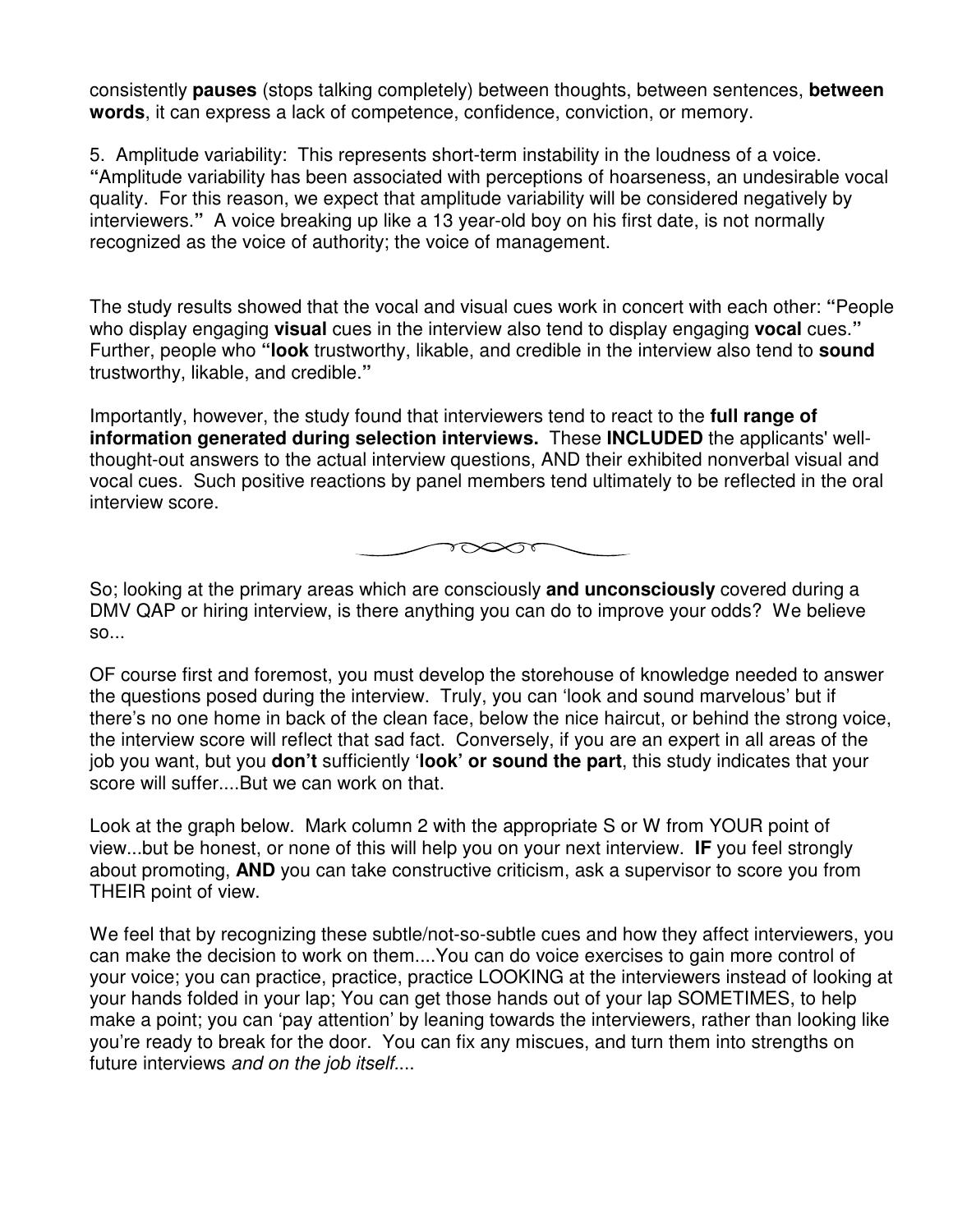|                                   | Strength or |                                                     |
|-----------------------------------|-------------|-----------------------------------------------------|
| <b>Characteristic or Ability</b>  | Weakness    | Comments                                            |
| <b>Appropriate Attractiveness</b> |             | Dressed the part; well-groomed and neat, or         |
|                                   |             | shaggy, baggy, dusty and thread-bare?               |
| Eye contact                       |             | Do you gaze towards interviewers or stare at the    |
|                                   |             | floor most of the time?(Or STARE wide-eyed and      |
|                                   |             | wild at the interviewers?)                          |
| Body orientation                  |             | Leaning slightly TOWARDS the panel, or falling      |
|                                   |             | back in fearHow BAD IS their breath??? Or are       |
|                                   |             | you flopping ONTO the table? WAKE UP!               |
| Smiling                           |             | Does a pleasant smile play across your faceor do    |
|                                   |             | you sit stony & sullen? Are you grinning? Smiling   |
|                                   |             | at <i>inappropriate</i> times?                      |
| Hand gestures                     |             | Graceful gestures of emphasis or do you look like   |
|                                   |             | you're catching butterflies? Sitting on your hands? |
| Pitch                             |             | Are you talking low as possible without sounding    |
|                                   |             | like you have a cold, or do your nerves make you    |
|                                   |             | sound like you've been sucking helium? There are    |
|                                   |             | voice exercises to easily lower your voice.         |
| <b>Pitch Variability</b>          |             | Are some words more important than others, or is    |
|                                   |             | everything spoken in a sleep-inducing monotone?     |
| Speech Rate                       |             | Talking too slow? ortoofast? Like the 3             |
|                                   |             | bears, it needs to be just right just right in the  |
|                                   |             | middle.                                             |
| Pauses                            |             | Do<br>too<br>you<br>pause                           |
|                                   |             | KNOWING the material leads to<br>much?              |
|                                   |             | confidenceconfidence can reduce pauses.             |
| Amplitude variability             |             | Sound like a 14 year old pimply-faced boy talking   |
|                                   |             | to a beauty queen? Perhaps a lozenge just           |
|                                   |             | BEFORE the interview will reduce the dry throat.    |
| Knowledge                         |             | The bottom line. Without knowledge of the           |
|                                   |             | subject, there is no foundation to the interview.   |
|                                   |             |                                                     |

There are other areas important in the interview: Exhibited attitude (though the visual & vocal cues go a long way to explain this, there are other characteristics like tone of voice or talking down to the panel); vocabulary, general demeanor, etc. But these 11 points set the overall tone of the entire interview...You can try and harmonize with the interviewers, or you can go for discord:

"They can just take me the way I am or leave me alone." Whispered the whiny, purple haired, nose-ringed, dirty-nailed, slouching avant-garde fashion statement. Yes, that's true. But who loses with those levels of preparation, respect and attitude? Well, the Department MAY lose an outstanding candidate, but the applicant will almost surely lose. Is that 'fair'? Well, that's the other half of the study....

**"**Our results show that both visual cues and vocal cues **can predict job performance**." The full, official title of the study is "Why Visual and Vocal Interview Cues Can Affect Interviewers' Judgments **and Predict Job Performance"** SIGNIFICANTLY, it seems that those want-to-be managers who TEND to exhibit the best visual and vocal characteristics in interviews actually TEND do the job better in the real world. So, consciously and unconsciously, the interview is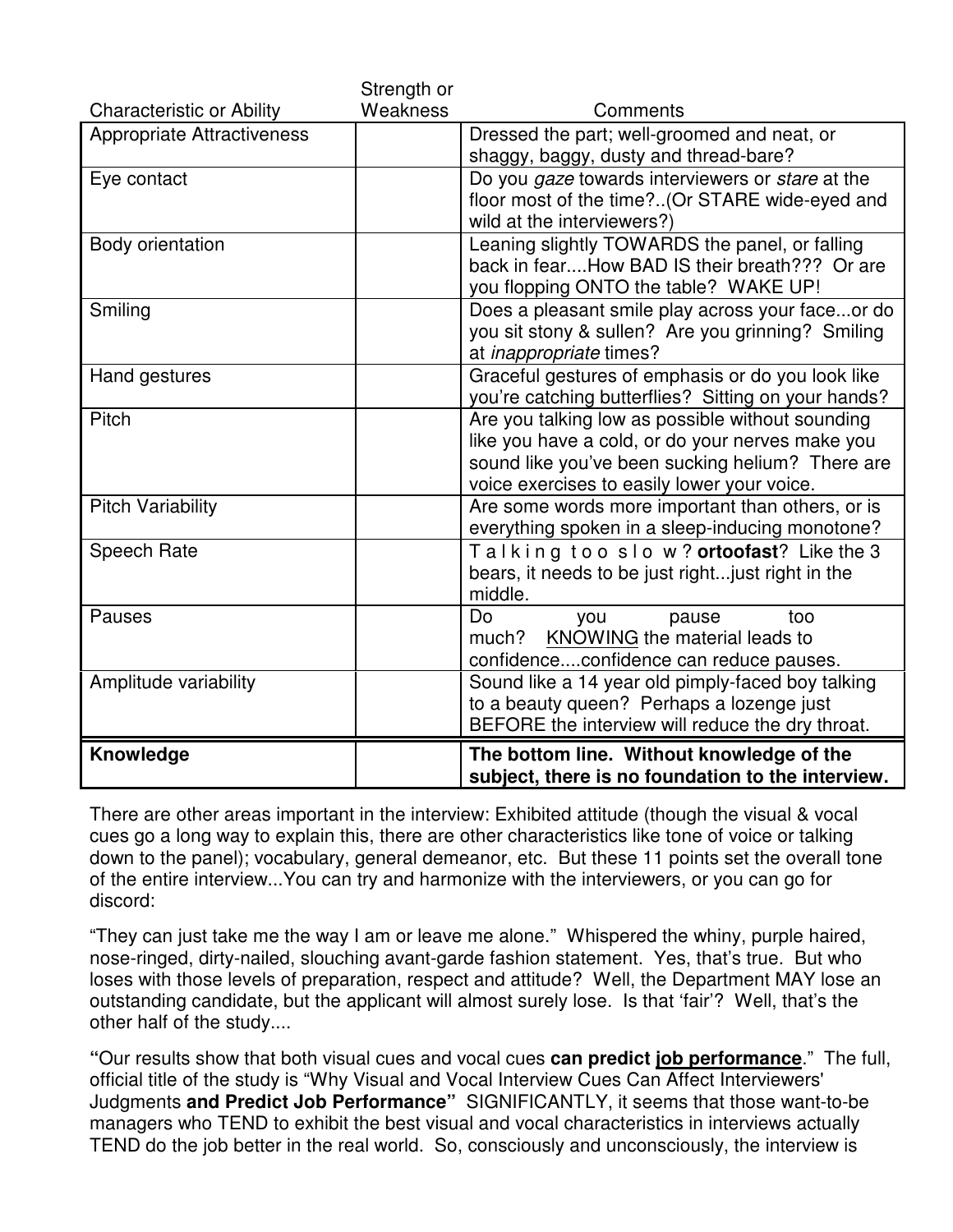doing exactly what it's supposed to be doing: Putting the candidates who can best do the job in the top ranks of the list. That's not always the case, but it is the general tendency of interviews.

There's a mechanism called "self-fulfilling prophecy" and it just might come into play here. This study (and years of observed behavior) indicates that if an individual has problems with these 11 points during an interview, those problems MAY also affect the individual in the performance of the job itself.

BUT, if one overcomes these 'problems' sufficiently to have a favorable interview, those problems may be overcome on the job as well. No guarantees, but if one dresses and looks the part of a supervisor during the interview they may continue that trend *on the job....then* customers and employees may TEND to treat that person like a supervisor. If the individual trains themselves to make eye contact during the stress of an oral interview, they are more likely to use that 'tool' on the job, like during the stress of encountering an irate customer. If they train their voice to sound calm and authoritative for the interview, that voice can help them in their daily job as well. And on and on through all of the other vocal and verbal cues.

Naturally, if the individual studies technical and/or managerial source materials so completely that they are very well prepared for the interview questions, that knowledge is not lost....it comes into play during their day to day duties.

So....preparing to succeed in these important areas, making real change where necessary, is preparing to **succeed on the job** as well as on the oral. Those knowledgeable and prepared people are the ones we want at the top of our lists and in the supervisory positions at DMV.

Though this study only concerned interviews for management positions, many (if not most) of these points appear equally important for virtually all interviews and jobs in DMV. 'Conquering' these cues and making them an integral part of your daily routine can make that routine easier for you; smoother, more professional, more effective, more productive, less stressful, etc.

Your next QAP might not be for quite a while, or it might be next week. There may be a hiring interview in your near future. **The time to assess your strengths or weaknesses is NOW**. The time to work on them is immediately. Be truly ready by the time of your next interview!

"Study what you don't know" is the advice usually given. In this case, find out where you might be weakest in the areas covered here, and work from that knowledge (Study what you don't DO well....). Video tape might be your best friend in this endeavor. Speak to the camera like it's the interview panel. Watch your hands, your eyes, your posture. Listen to your speech patterns, pitch and pauses. Fix what's 'broken'. The better prepared you are for your oral interviews, the more likely you are to perform your daily duties more efficiently, professionally and effectively. Hurry! We need you.

-TUG (The Usual Gang...)

\***"**Why Visual and Vocal Interview Cues Can Affect Interviewers' Judgments and Predict Job Performance**"**, 1999 by Dr. Timothy DeGroot Department of Business and Economics Catholic University of America and Dr. Stephan J. Motowidlo, Department of Management University of Florida. Http://uhaweb.hartford.edu/lboudreau/visintcu.htm Dr. Motowidlo is ALSO the primary creator of the Low Fidelity Simulation format used on many DMV written tests.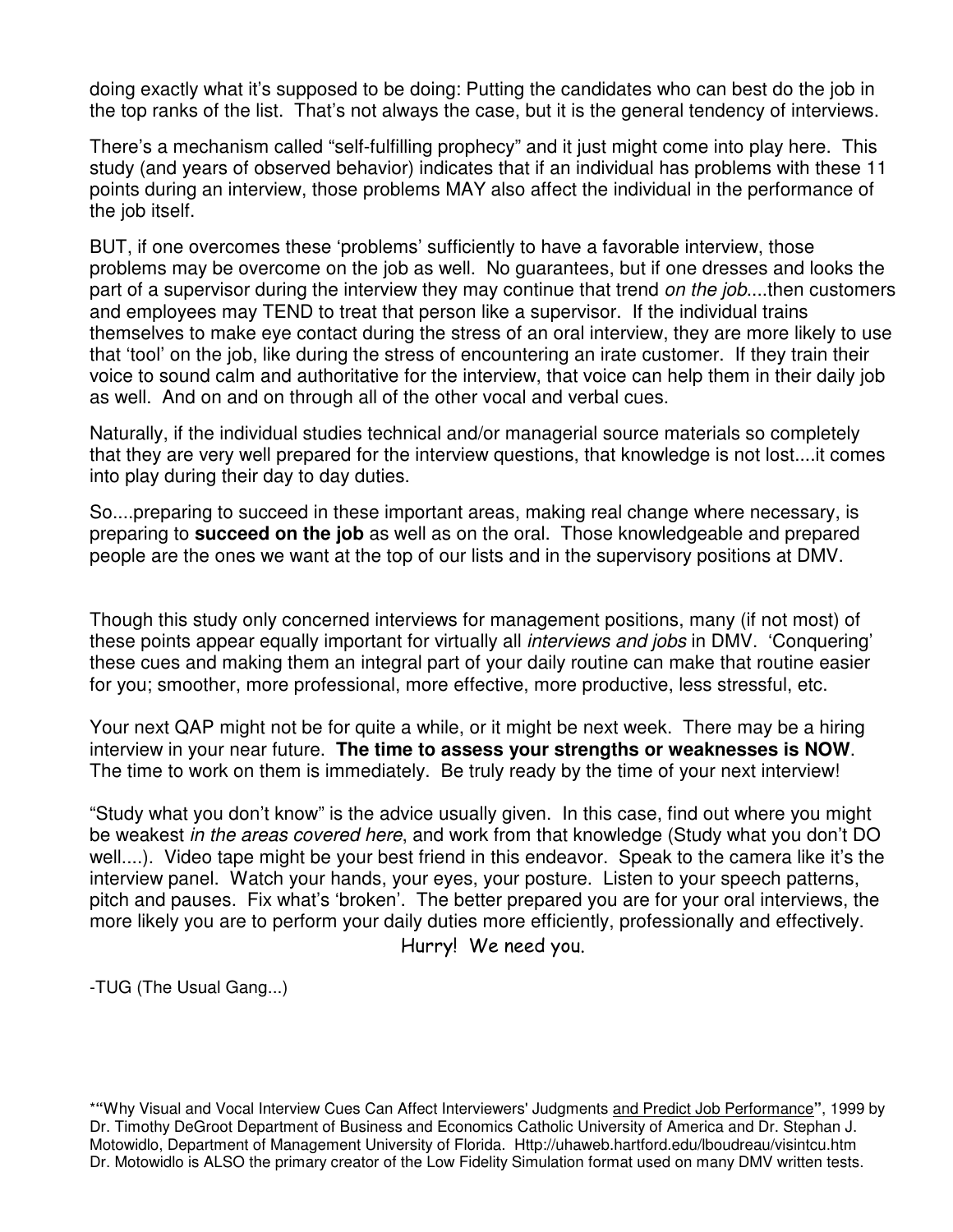## **SOME PRACTICAL PRACTICE**

#### **VISUAL COMMUNICATION**

"The face is the mirror of the mind, and eyes without speaking confess the secrets of the heart." -- Saint Jerome (342 AD - 420 AD)

One statistic frequently cited to show the importance of EQ (**E**motional intelligence **Q**uotient) is that 93% of communication is nonverbal. More specifically, Albert Mehrabian's research in the 70's at UCLA showed that 7% of communication came from the words we use, **38**% by tone and non-word sounds, and **55**% through expression and body language.

So while it is not reasonable to say that 93% of ALL communication is based on **emotional intelligence**, it certainly is interesting to see that the perception and management of emotions strongly affects our thinking about communication. During Oral Exams or Hiring Interviews, these concepts are not just interesting, they are vital to a successful outcome. For most of us, the following points will require thoughtful, concentrated practice (& maybe a video camera......). These should become a natural part of your posture, presentation and demeanor. If you wait until the interview itself to 'practice,' you'll come off as stilted, nervous, and unprepared.

I. Visual Cues you can work on before **(WELL BEFORE)** your next job interview:

**Sitting Posture:** Don't slouch - it is disrespectful. Don't cross your legs - it's too casual for a business setting. Sit up straight, feet flat on the floor, back straight most of the time, except when you lean forward a little while speaking...this makes you physically and communicatively closer to your interviewer (or the customer at the window...).

**Hands Position**: Don't stick your hands in your pockets; it looks disrespectful. Don't wave your hands like you're conducting an orchestra. It's okay to rest your hands(but NOT your elbows) on the desk in front of you.

**Eye Contact:** Don't look down at the floor; you appear insecure. Don't let your eyes wander around the room too much, it looks like you're avoiding the interviewer. Make and remake eye contact with the interviewer(s), as it shows respect, confidence, and the ability to focus.

**Facial Expression**s: Don't show exaggerated surprise, fear or disappointment; it looks too emotional and unbusiness-like. Tend to use a calm "poker face" with a hint of a smile; you want to look relaxed and pleasant, while not revealing any extreme feelings. Do use your facial expressions to appropriately react to issues your interviewer brings up.

#### **VISUAL/VOCAL AREAS TO AVOID:**

Frequently touching your mouth/face Biting your lip Tight or forced smiles Tight or forced smiles Folding or crossing your arms Slouching Picking at invisible bits of lint **Repeated rapid blinking** Loud sighs **Repeatedly Swallowing** Loud breathing (gasping) Staring at the interviewers (or anything) Faking a cough or clearing your throat to think about the answer to a question

"I'm starting with the man in the mirror. I'm asking him to change his ways." -- Michael Jackson